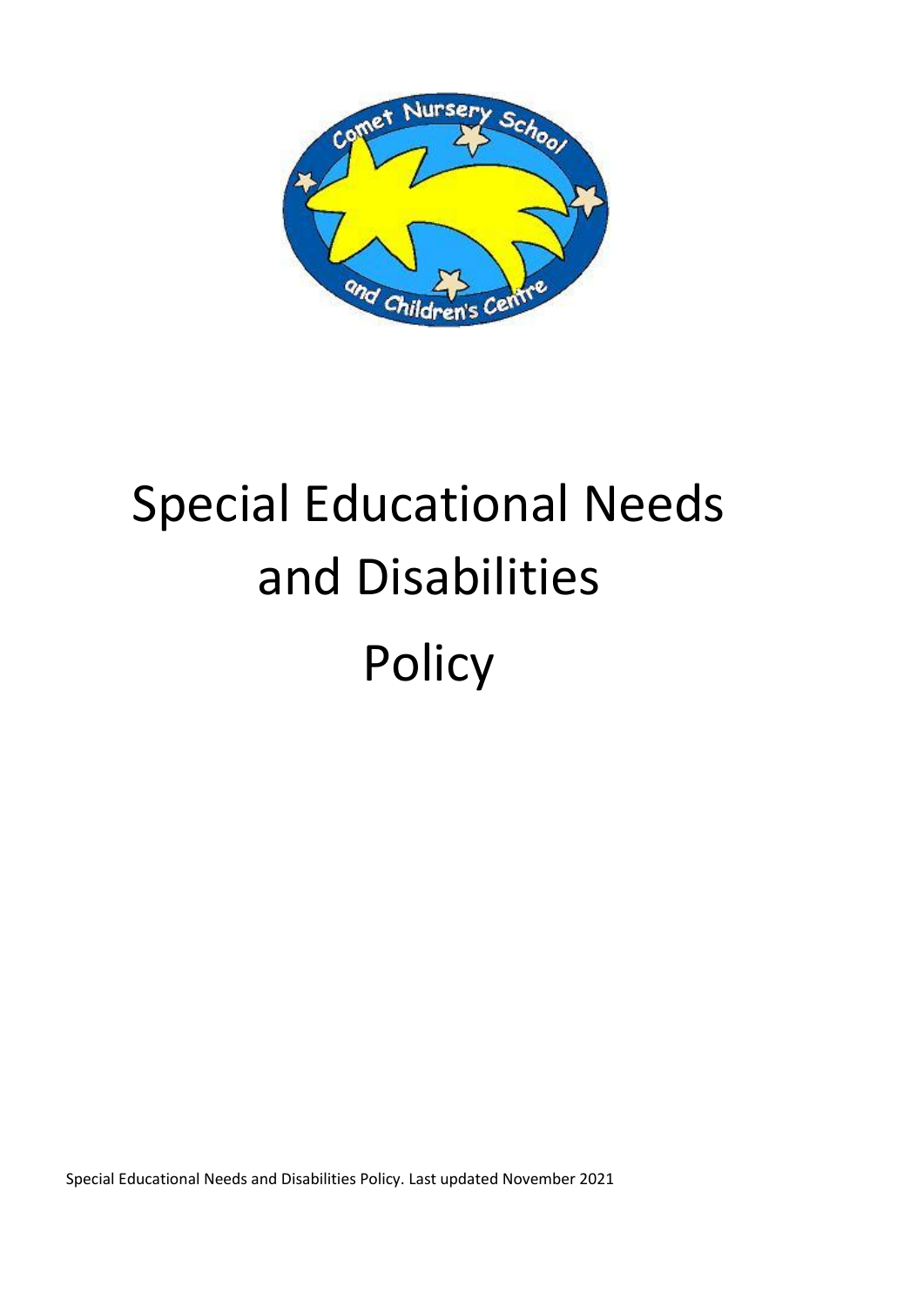This policy complies with the statutory requirement laid out in the SEND Code of Practice  $0 - 25$  (2015) and has been written with reference to the following guidance and documents:

- Equality Act 2010: advice for schools DfE (2014)
- SEND Code of Practice 0 25 DfE (2015)
- Schools SEN Information Report Regulations (2014)
- Statutory Guidance on Supporting pupils at school with medical conditions (2015)
- Teachers Standards (2013)
- Ofsted Education Inspection Framework (EIF) (2019)
- Children and Families Act (2014)

#### **RESPONSIBILITY FOR THE COORDINATION OF SEND PROVISION**

The person responsible for overseeing the provision for children with SEND is **Lisa Clarke** (Headteacher) The person co-ordinating the day to day provision of education for pupils with SEND is **Simran Spencer** (Special Educational Needs and Disabilities Coordinator / SEN/D CO) Contact details: admi[n@comet.hackney.sch.uk](mailto:vcolbourne@comet.hackney.sch.uk) 020 7749 9850 The governor with responsibility for SEND is **Samantha Calver** 

#### **MISSION STATEMENT**

At Comet Nursery and Children's Centres, we are proud to provide a safe, stimulating and inclusive learning environment in which all children are supported to fulfil their potential through quality first teaching.

Through careful differentiation, we ensure our broad, balanced, creative curriculum and enrichment activities provide opportunities for everyone to achieve and succeed.

We make reasonable adjustments in provision and practice to enable children with disabilities to access the curriculum alongside their peers.

We support parents and children with special educational needs and disabilities (SEND).

We work in close partnership with parents and other agencies in meeting individual children's needs and working towards desired outcomes.

We monitor and review our policy, practice and provision yearly, and make adjustments where necessary.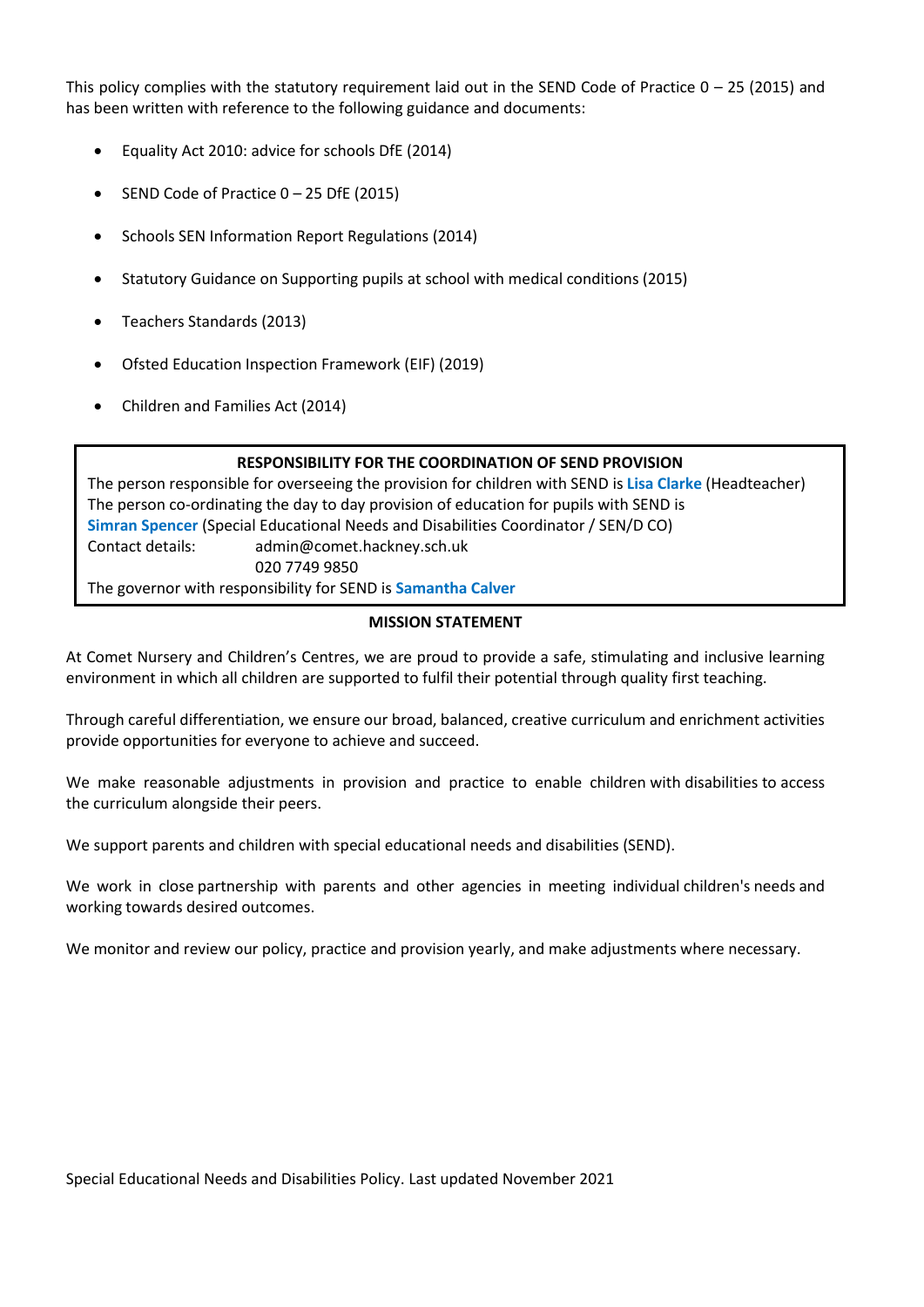#### **AIMS AND OBJECTIVES OF THIS POLICY**

## **AIMS**

We aim to provide every child with access to a broad and balanced curriculum.

## **OBJECTIVES**

• **Staff members seek to identify the needs of pupils with SEND as early as possible,** through gathering information from parents, education, health and care services and other early years settings prior to the child's entry into the school.

• **Monitor the progress of all pupils in order to aid the identification of pupils with SEND.** Continuous monitoring of those pupils with SEN by their teachers will help to ensure that they are able to reach their full potential.

• **Make appropriate provision to overcome barriers to learning and ensure all children have access to the Early Years Foundation Stage Curriculum (EYFS).** This will be co-ordinated by the SEN/DCO and Head teacher and will be carefully monitored and regularly reviewed in order to ensure that individual targets are being met and all pupils' needs are catered for.

• **Work with parents to gain a better understanding of their child, and involve them in all stages of their child's education.** This includes supporting them in terms of understanding SEN/D procedures and practices and providing regular feedback on their child's progress.

• **Work with and in support of outside agencies when the pupils' needs cannot be met by the school alone.**  Some of these services include Educational Psychology Service, Speech and Language Therapy, Children and Adult Mental Health Service (CAMHS), Health Services (Consultant Paediatricians, Occupational Therapists and Physiotherapists) and Social Services.

• **To carefully map provision** for all vulnerable learners to ensure that staffing deployment, resource allocation and choice of intervention is leading to good learning outcomes.

 **To ensure a high level of staff expertise to meet pupil need**, through well targeted continuing professional development.

#### **PROCEDURES**

In agreeing these procedures, the school has taken into account the following statements and definitions:

*"A child or young person has SEN if they have a learning difficulty or disability which calls for special educational provision to be made for them. A child of compulsory school age or a young person has a learning difficulty or disability if they:*

*(a) have a significantly greater difficulty in learning than the majority of others of the same age; or*

*(b) have a disability which prevents or hinders them from making use of educational facilities of a kind generally provided for others of the same age in mainstream schools or mainstream post-16 institutions.*

*A child under compulsory school age has special educational needs if they fall within the definition at (a) or (b) above or would so do if special educational provision was not made for them (Clause 20 Children and Families Bill)."*

# *SEN Code of Practice (2014)*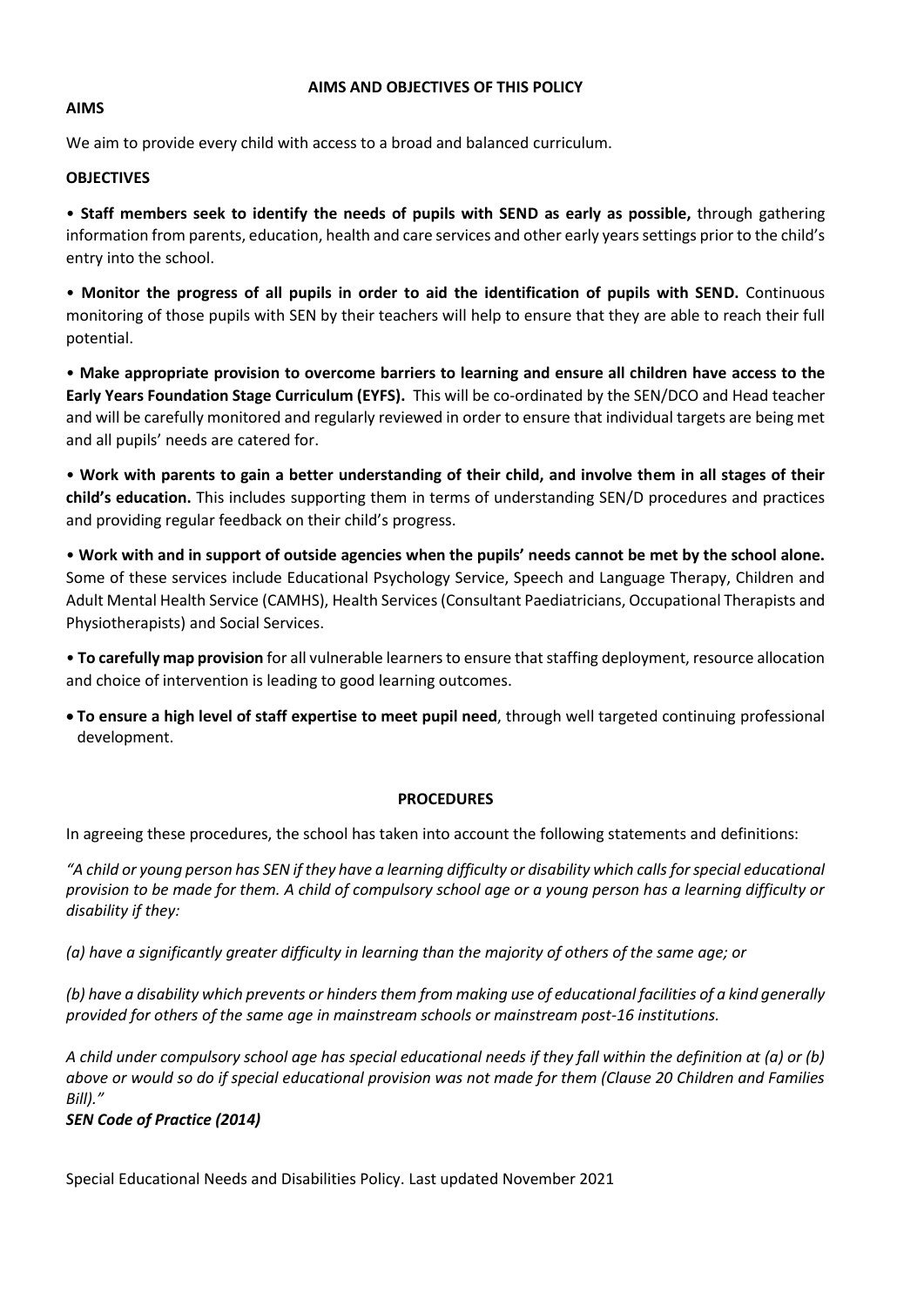*"Special educational provision is educational or training provision that is additional to or different from" that made generally for others of the same age. This means provision that goes beyond the differentiated approaches and learning arrangements normally provided as part of high quality, personalised teaching"* 

## *SEN Code of Practice (2014)*

*"Ensuring that schools are clear about their provision that is normally available for all children, including targeted help routinely provided for those falling behind and the additional provision they make for those with SEN, should simplify the process of planning the right help at school level" (p68)*

## *SEN Code of Practice (2014)*

- The SENCO meets at the start of each school year with the Educational Psychologist and the Speech & Language Therapist to discuss children and the schools training needs.
- There is a whole school 'awareness' meeting each half term to monitor all children, discuss SEND and share information about all children with specific educational, medical or other needs in the school.
- We ensure that the provision for children with SEND is the responsibility of all members of classroom staff in the school.
- Following discussion with parents/carers, Children who have been identified as having exceptional needs prior to or on arrival at Comet Nursery, may be allocated a Learning Support Assistant (LSA) to support them 1:1 for part or all of the day.
- We ensure that our inclusive admissions practice ensures equality of access and opportunity. The School follows the admission guidelines for Nursery Schools as set by the local authority. In the event of over subscription, children who have been identified as having social/educational/medical needs by the Health Visitor, Social Services, GP, Portage or the Early Intervention Team are given priority.
- Information regarding children with SEND on entry to nursery will be gathered at the home visit and if necessary at a transition meeting between parents, external professionals, class team staff and SENCO. This meeting will inform a plan to meet the child's needs and support arrangements.
- Children may be identified as having SEND during their time at Nursery through observation and assessment by staff or through the concerns of parents.
- We use the 'graduated response' system for identifying, assessing and responding to children's special educational needs. This includes several stages from monitoring, through SEND Support to diagnosis of Special Educational Need and / or Education Health and Care Plans (EHCPs).
- We work closely with parents of children with SEN/D to create and maintain a positive partnership. Parents are invited to meetings with the SEND Co every half term – once to set and review targets and once as a parent consultation to discuss any current issues.
- We ensure that parents are involved in all stages of the assessment, planning, provision and review of their children's education.
- We provide parents with information on sources of independent advice and support.
- We liaise with other professionals involved with children with special educational needs or disabilities and their families, including transfer arrangements to other settings and schools.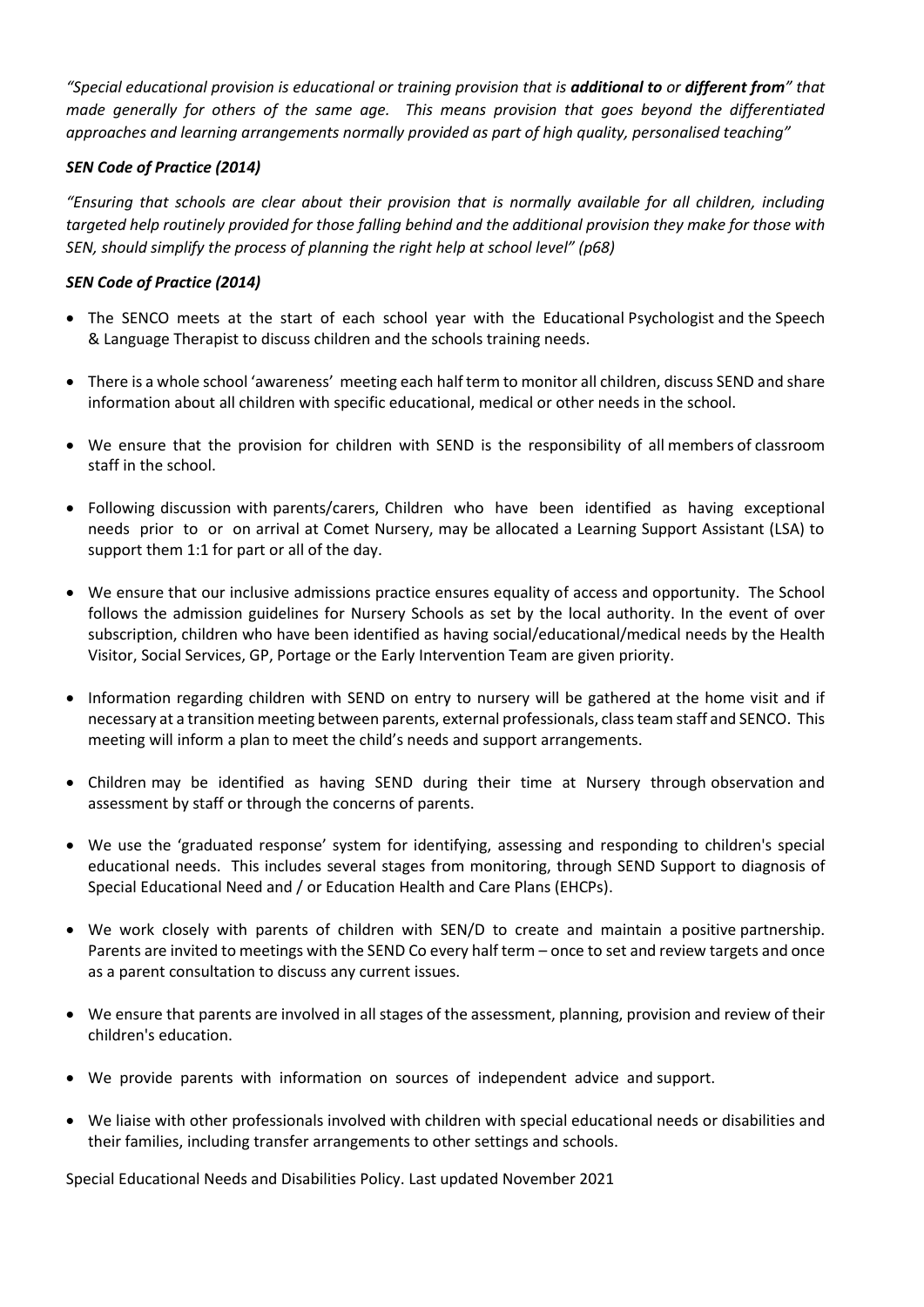- In situations where multiple agencies are involved the SENCO or Head teacher will initiate a Common Assessment Form (CAF) if one is not already in place.
- We use a system of planning, implementing, monitoring, evaluating and reviewing individual support (SEND Support) for children with SEND.
- We ensure that children with special educational needs or disabilities are appropriately involved at all stages of the graduated response, taking into account their levels of ability.
- We have systems in place for supporting children during SEND Support, Statutory Assessment and the EHCP process.
- The school recognises that the early identification of SEND is important and closely monitors children on its school awareness list even when their need does not meet the definition of SEND outlined above.
- We use a system for keeping records of the assessment, planning, provision and review for children with SEN/D.
- We provide resources (staff and equipment) to implement our SEND Policy.
- We provide in-service training for Staff to meet the needs of children e.g. Makaton, PECS training etc.
- Transferring to other schools: new schools are contacted in good time and records are passed on so that plans can be made for individual needs. When needed, we will arrange a series of visits between Comet and the new setting, involving the parent, LSA and/or key worker to ensure a smooth transition for the child.
- We ensure the effectiveness of our special educational needs provision by collecting information from a range of sources e.g. SEND Support reviews, staff and management meetings, parental and external agency's views, inspections and complaints.
- We provide a complaints procedure.
- We monitor and review our policy annually.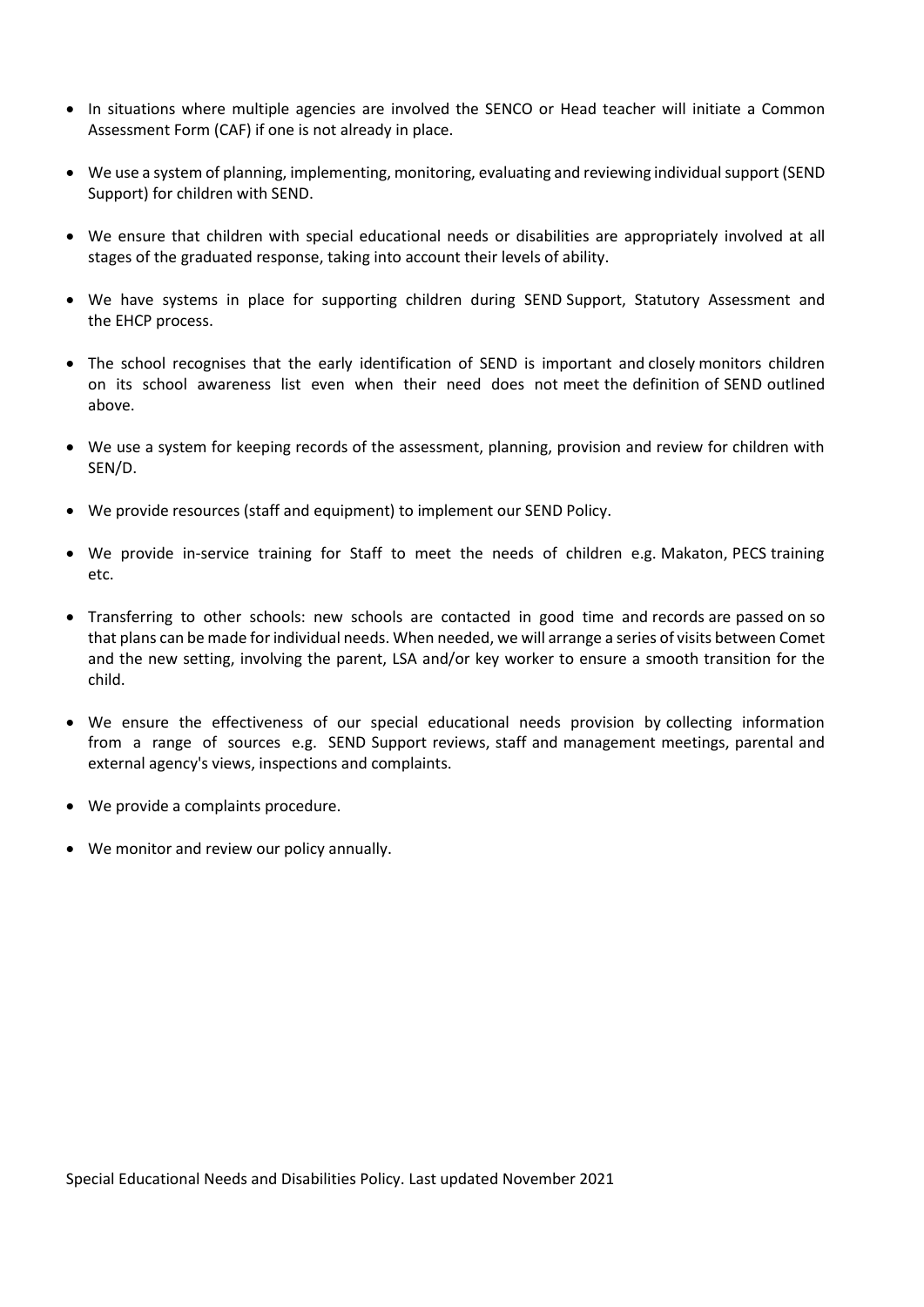## **MONITORING AND REVIEW**

It is the responsibility of the Governing Body to monitor the effective deployment of this policy. This has been delegated to the Learning and Development Team.

This policy will be reviewed on an annual basis.

| Signature:                         | Date: |
|------------------------------------|-------|
| Name:<br><b>Chair of Governors</b> |       |
| Signature:                         | Date: |
| Name:<br>Head teacher              |       |
| Review Date: September 2022        |       |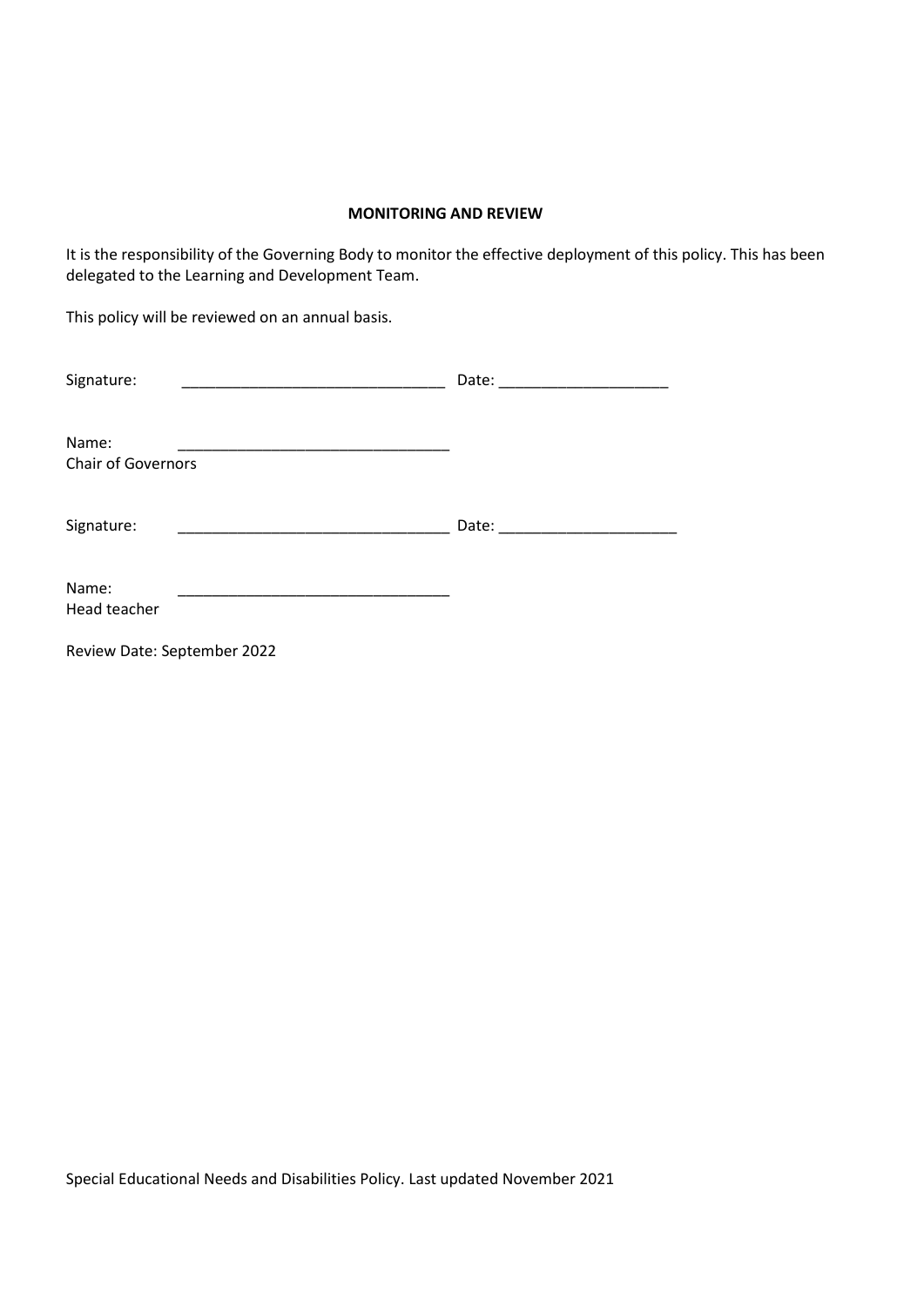#### **THE GRADUATED RESPONSE**

## **STAGE 1 Well-differentiated, quality first teaching,**

(Including, where appropriate, the use of Wave 1 or Wave 2 Interventions)

Vulnerable learners will be identified through expression of concern from parents/carers, or members of staff at half termly 'School Awareness' meetings, and reinforced by observation/assessment of; learning, behaviour, speech and language development, sensory or physical skills, social interaction and/or emotional development.

All vulnerable learners to be included on a provision map (under the 'Monitoring' Category).

All children will have access to quality first teaching including Wave 1 interventions.

Some vulnerable learners may have access to Wave 2 interventions. These will probably be pupils who are making slow progress and have been identified by the school as needing extra support to make appropriate progress, but will not necessarily be pupils with special educational needs. This is considered to be a differentiation of the usual school curriculum – not a special intervention for pupils with SEND.

All vulnerable learners will be included on a detailed school provision map which outlines and monitors all additional intervention across the school. The whole school provision map enables the school to:

- o Plan strategically to meet pupils' identified needs and track their provision.
- o Audit how well provision matches need
- o Recognise gaps in provision
- o Highlight repetitive or ineffective use of resources
- o Cost provision effectively
- o Demonstrate accountability for financial efficiency
- o Demonstrate to all staff how support is deployed
- o Inform parents, LEA, external agencies and Ofsted about resource deployment
- $\circ$  Focus attention on whole-school issues of learning and teaching as well as individual needs, providing an important tool for self-evaluation.

#### **Curriculum Access and Provision at Stage 1**

Where children are making slow progress, the school provides for these additional needs in a variety of ways and might use a combination of these approaches to address targets identified for individual pupils:

- Teachers differentiate work as part of quality first teaching.
- Wave 1 and 2 interventions, e.g. in class or small group withdrawal (focusing on physical, language or social skills).
- Further differentiation of resources.
- Focused individual support form a Key Worker (Class Teacher or Nursery Education Officer) or Learning Support Assistant (either in class or withdrawn if appropriate).

#### **Monitoring and Evaluation at Stage 1**

The monitoring and evaluation of the effectiveness of our provision for vulnerable learners is carried out in the following ways:

- Classroom observation by the SENCO or Class Teachers/Key Workers.
- Ongoing assessment of progress made by intervention groups.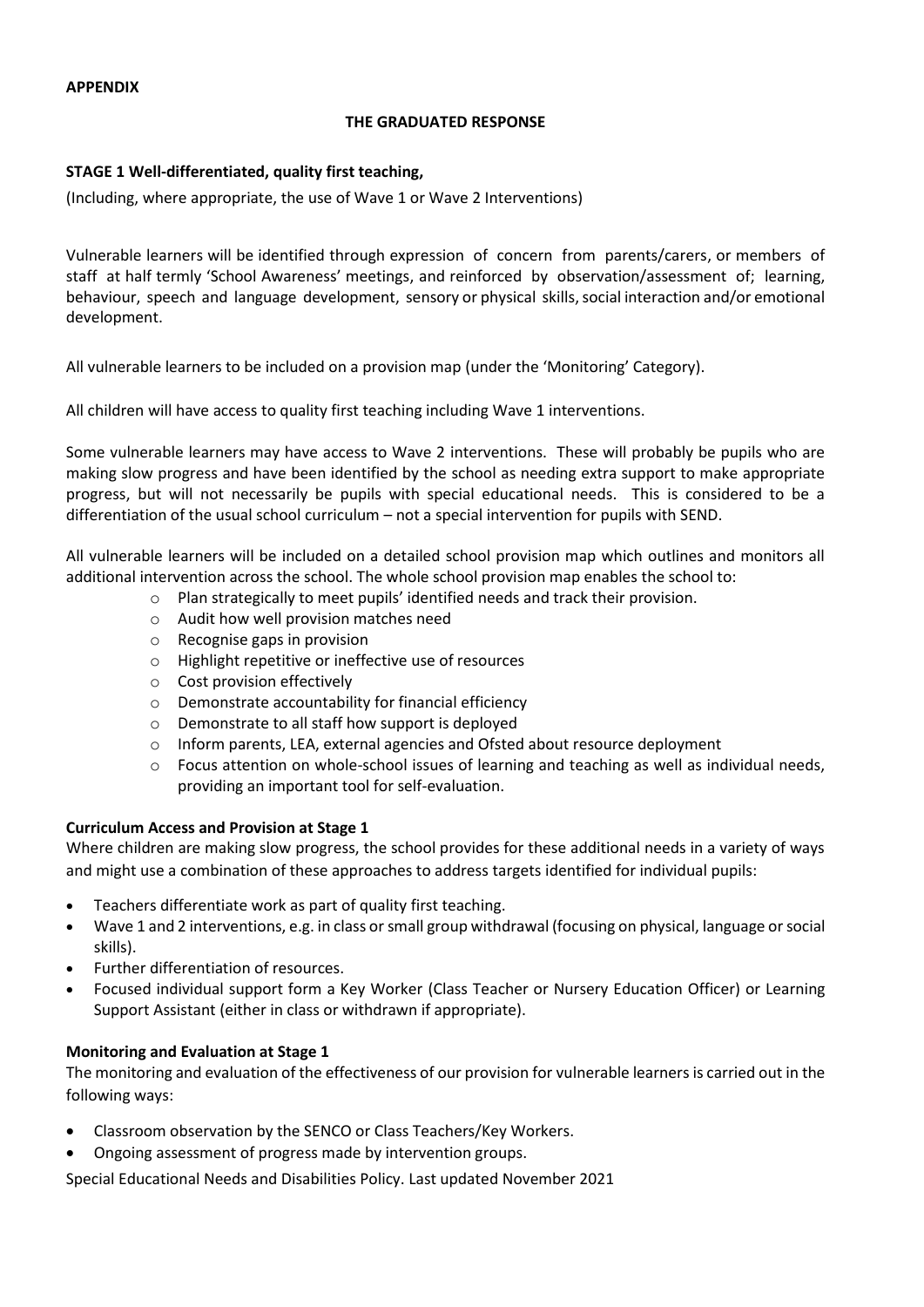- Monitoring of planning by Class Teachers and Head Teacher.
- Feedback from all staff at half termly School Awareness meetings.
- Pupil progress when setting new targets or reviewing existing targets in regular Parent Consultation Meetings (for all children).
- Pupil tracking using assessment data (whole-school processes).
- Attendance records.
- Regular meetings about pupils' progress between the SENDCo and the head teacher.
- Head teacher's report to parents and governors.

#### **Stage 2 Additional SEND support**

Pupils will be offered additional SEND support when it is clear that their needs require intervention which is additional to or different from well-differentiated quality first teaching on offer for all pupils in the school.

Some children are identified as needing additional SEND Support prior to, or on entry to school based on previous medical, physical, sensory, speech and language or behavioural history volunteered by parent/carers, health visitor or social services professionals.

Some children are identified as needing additional SEND Support through expression of concern from parents/carers or members of staff reinforced by observation/assessment of: learning, behaviour, speech and language development, sensory or physical skills, social interaction and/or emotional development.

Some children are identified as needing additional SEND Support after failing to make progress despite having access to Wave 1 and/or Wave 2 provision.

Children identified as needing additional SEND Support will be placed on the SEND register.

In some cases, the involvement of external professionals may be necessary. This could include:

- o Educational Psychologists
- o Speech and Language Therapists
- o Occupational Therapists
- o Physiotherapists
- o Consultant Paediatricians (Hackney Ark)
- o Specialist Teachers (Inclusion Team, Hackney Learning Trust)
- o Clinical Psychologists (First Steps Homerton)
- o Behaviour Outreach Team (Hackney Learning Trust)
- o Children and Adults' Mental Health Services (CAMHS)

The parents/carers, SENDCo and Class Teacher meet to share information, discuss desired outcomes for the child, make an initial assessment and plan appropriate teaching to support the child.

Strategies employed to enable the child to progress will be recorded within a Support plan (SP).

Support strategies and provision put in place will be carefully monitored, reviewed and adapted using the 'Assess, Plan, Do, Review' model set out in the SEND Code of Practice (2014).

In keeping with all vulnerable learners, intervention for pupils on the SEND register will be identified and tracked using the whole-school provision map (under 'SEND Support').

Our approach to SPs is as follows: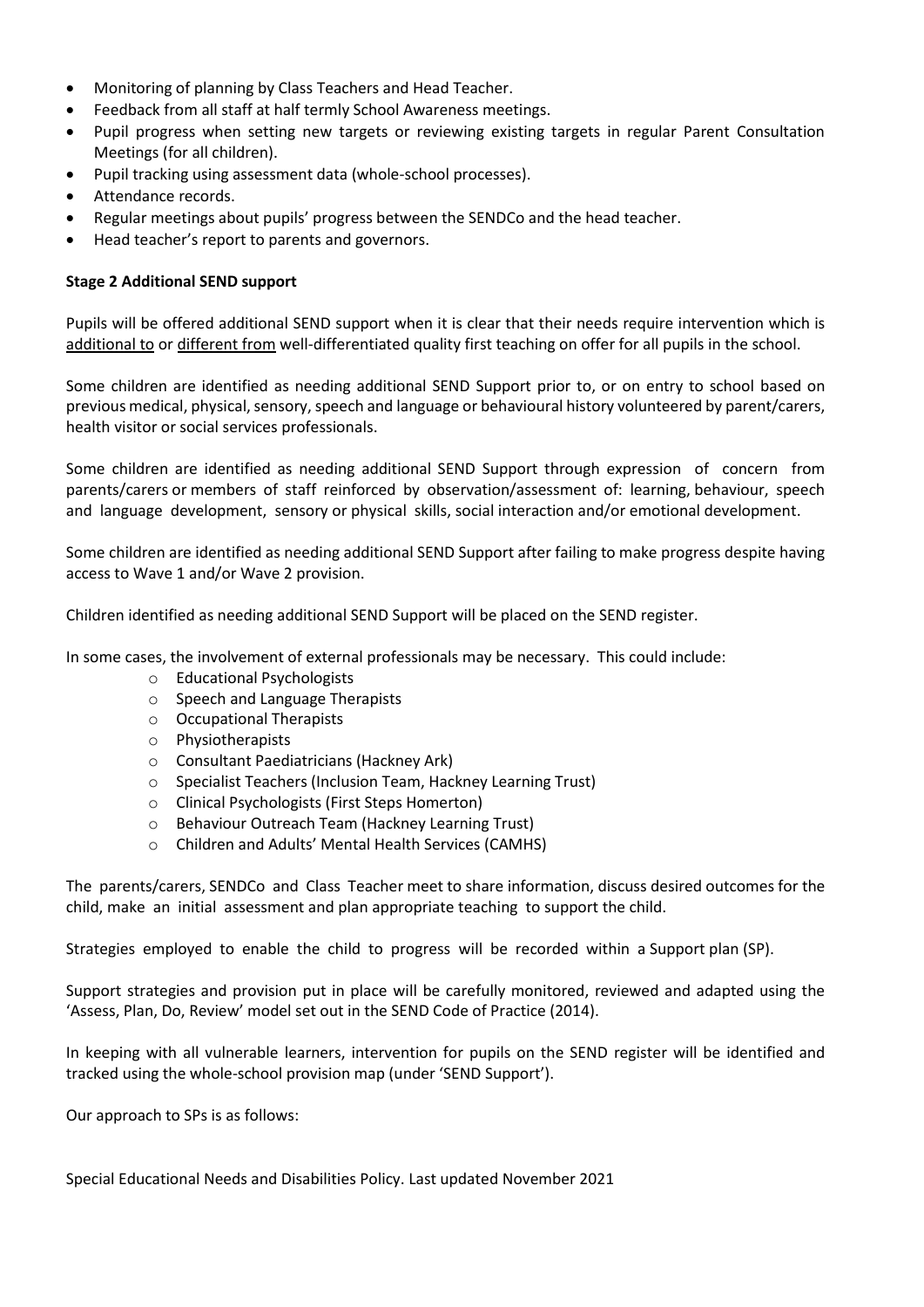- $\circ$  Our SPs are a planning, teaching and reviewing tool which enables us to focus on particular areas of development for pupils with SEND. They are seen as a working document which can be constantly refined and amended.
- o Our SPs will only record that which is additional to or different from the differentiated curriculum plan which is in place as part of provision for all children.
- o Targets will address the underlying reasons why a pupil is having difficulty with learning.
- o Our SPs will be accessible to all those involved in their implementation.
- $\circ$  Our SPs will be based on informed assessment and may include the input of outside agencies.
- o Our SPs have been devised so that they are manageable and easily monitored.
- o Our SPs will have a maximum of four short / medium term SMART targets set for or by the pupil.
- $\circ$  Our SPs will specify how often the target(s) will be covered
- $\circ$  Our SPs will state what the learner is going to learn rather than what the teacher is going to teach - and will be clear about what the pupil should be able to do at the end of the given period.
- o Targets for a SP will be arrived at through : Discussion between teacher / key worker / LSA and SENDCo Discussion with parents/carers and pupil (wherever possible) Discussion with external professionals (where necessary)
- o Our SPs will be reviewed at least termly by the SENDCo.

# **Curriculum Access and Provision at Stage 2**

As at Stage 1 and in addition:

- Wave 1, 2 and/or 3 interventions, e.g. in class or small group withdrawal (focusing on physical, language or social skills).
- Provision of specialist resources where necessary (e.g. Speech and Language or Occupational Therapy resources etc.)
- Specific, tailored interventions, often under the advice of external professionals (Speech and Language Therapists, Educational Psychologists etc.)

#### **Monitoring and Evaluation at Stage 2**

As at stage 1, and in addition

Half termly review of SPs

# **Stage 3 Statement of Special Educational Needs or Education Health and Care Plan (EHCP)**

On rare occasions, where a pupil has a significant, severe and sustained need, it may be necessary to enter a multi-disciplinary assessment process with health and social care in order to assess the need for an EHCP.

Where a pupil is in receipt of High Needs Funding and/or an EHCP, a decision will be made as to whether a short-term Support Plan (SP) is required.

In keeping with all vulnerable learners, intervention for pupils with EHCPs will be identified and tracked using the whole-school provision map (under 'EHCP').

Pupils with a statement of educational needs (pre September 2014) or an EHCP (post September 2014) will have access to all arrangements for pupils on the SEND register (above) and, in addition to this, will have an Annual Review of their statement/plan (twice yearly for pupils under the age of 5).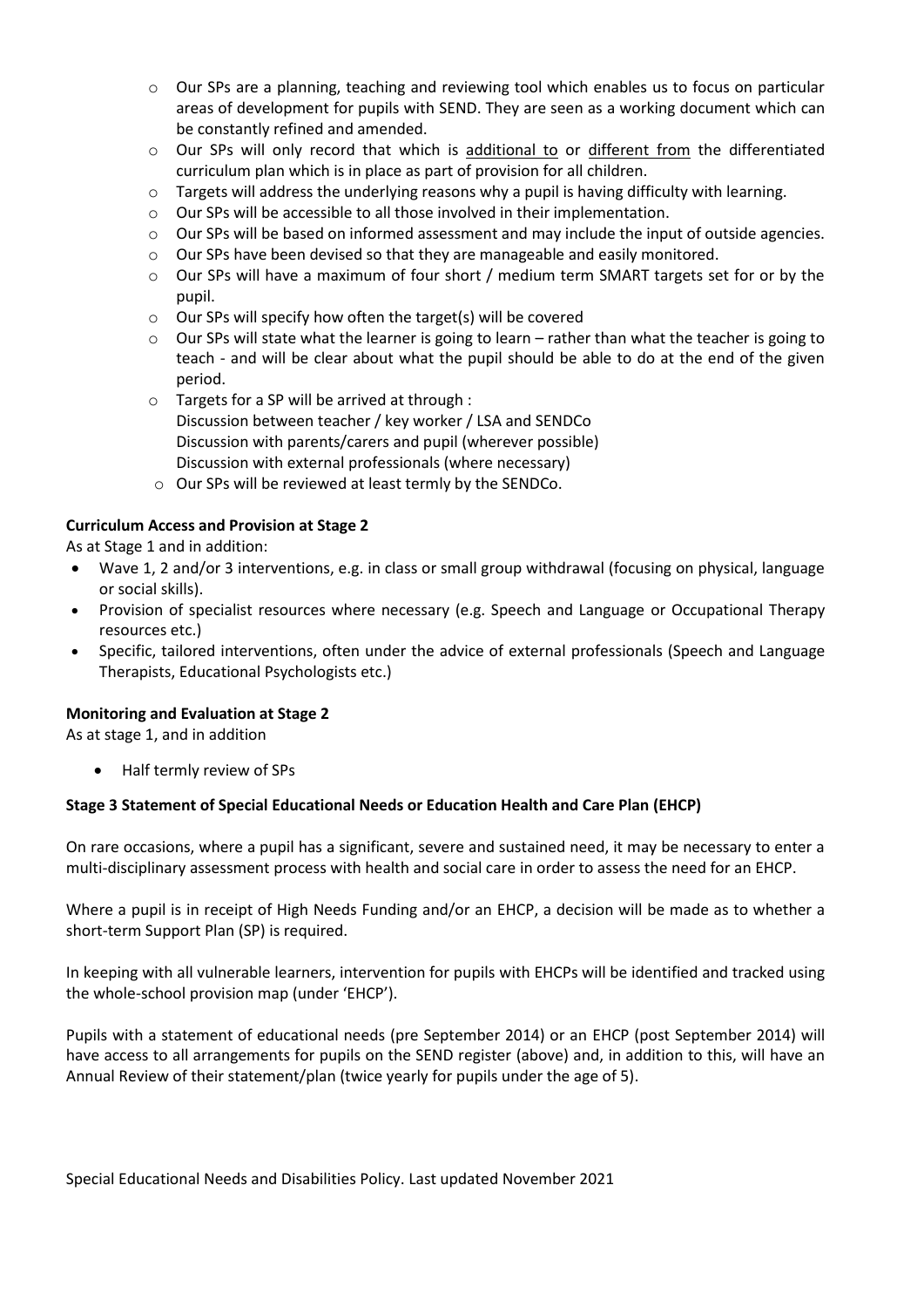Our school will comply with all local arrangements and procedures when applying for an EHCP and will ensure that all pre-requisites for application have been met through ambitious and pro-active additional SEND Support using our devolved budget at an earlier stage.

Our review procedures fully comply with those recommended in Section 6.15 of the Special Educational Needs Code of Practice and with local NCC policy and guidance - particularly with regard to the timescales set out within the process.

# **ROLES AND RESPONSIBILITIES**

The head teacher and the governing body have delegated the responsibility for the ongoing implementation of this policy to the SENCO. The SENCO is responsible for reporting regularly to the head and the governor with responsibility for SEND on the ongoing effectiveness of this policy.

Staff are aware of their responsibilities towards all vulnerable learners and a positive and sensitive attitude is shown towards all pupils at all times.

## **HEADTEACHER**

- the head teacher is responsible for monitoring and evaluating the progress of all pupils and for making strategic decisions which will maximise their opportunity to learn
- the head teacher and the governing body will delegate the day to day implementation of this policy to the **SENDCO**
- the head teacher will be informed of the progress of all vulnerable learners and any issues with regard to the school's provision in this regard through:
	- analysis of the whole-school pupil progress tracking system
	- maintenance and analysis of a whole-school provision map for vulnerable learners
	- regular meetings with the SENCO
	- discussions with pupils and parents

# **SPECIAL EDUCATIONAL NEEDS COORDINATOR**

In line with the recommendations in the SEN Code of Practice 2014, the SENDCo will oversee the day- to-day operation of this policy in the following ways:

- maintenance and analysis of whole-school provision map for vulnerable learners
- identifying on this provision map a staged list of pupils with special educational needs those in receipt of additional SEND support from the schools devolved budget and those with EHCPs
- co-ordinating provision for children with SEND
- liaising with and advising teachers
- **EXECT** managing other classroom staff involved in supporting vulnerable learners
- overseeing the records on all children with SEND
- **EXTE:** liaising with parents of children with SEND, in conjunction with class teachers
- **EXECONTRED CONTRET CONTINUITY** contributing to the in-service training of staff
- **IMPLEM** 15 a programme of Annual Review for all pupils with an EHCP. Complying with requests from an EHCP Coordinator to participate in a review.
- carrying out referral procedures to the Local Authority to request an EHCP when it is suspected, on strong evidence arising from previous intervention (additional SEND support from devolved budget), that a pupil may have a special educational need or disability which will require significant support.
- Overseeing the smooth running of transition arrangements and transfer of information for pupils on the SEND register/vulnerable learners' provision map.
- Monitoring the school's system for ensuring that SPs, where it is agreed they will be useful for a pupil with special educational needs, have a high profile in the classroom and with pupils (see section below on SPs).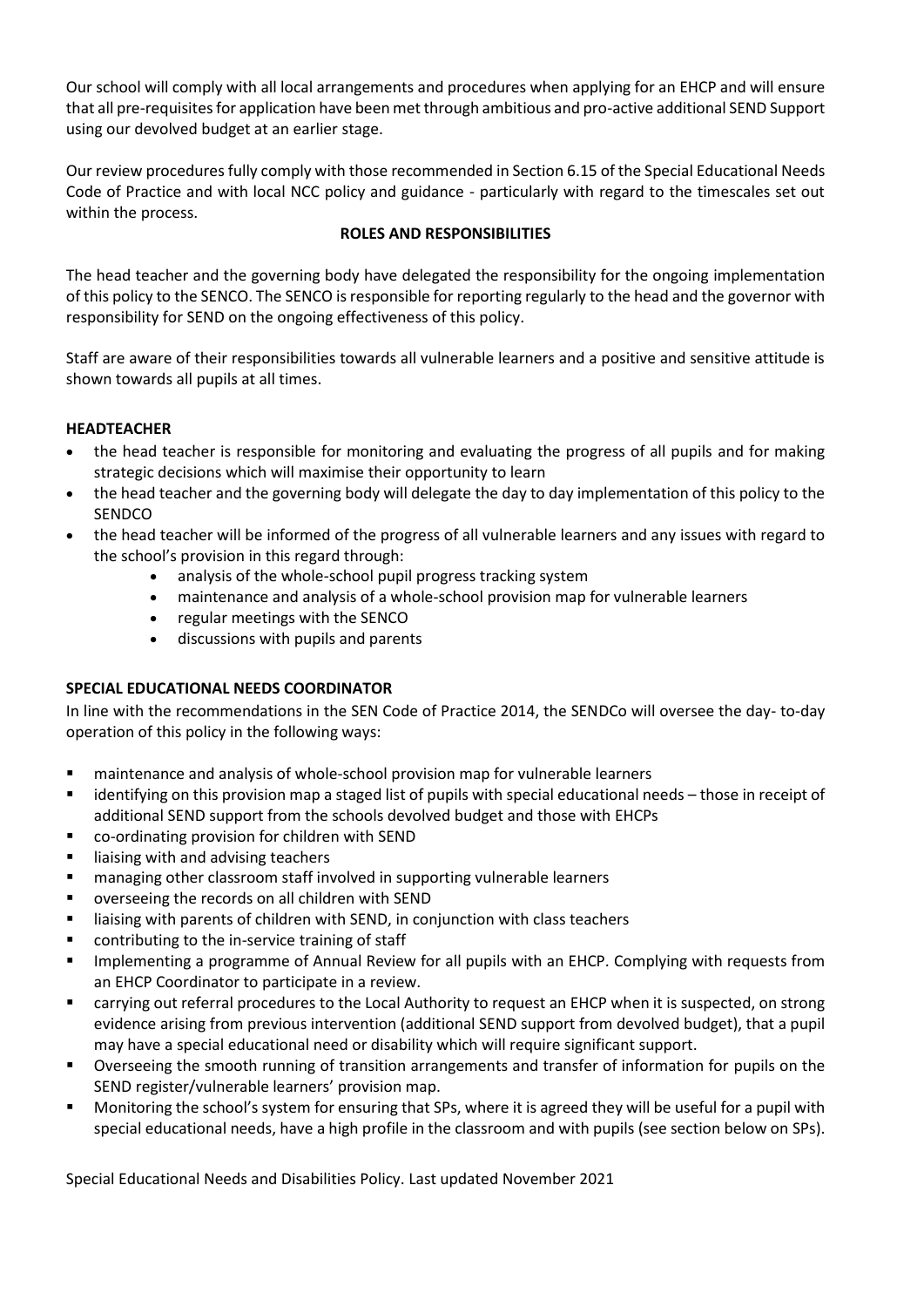- Evaluating regularly the impact and effectiveness of all additional interventions for all vulnerable learners (including those with special educational needs or disabilities).
- Liaising sensitively with parents and families of pupils on the SEND register, keeping them informed of progress and listening to their views of progress.
- Attending area SENCO network meetings and training as appropriate.
- Liaising with the school's SEND Governor, keeping him/her informed of current issues regarding provision for vulnerable learners, including those with Special Educational Needs or Disabilities (nationally, locally and within school).
- Liaising closely with a range of outside agencies to support vulnerable learners.

# **CLASS TEACHERS**

- liaising with the SENDCo to agree :
	- o which pupils in the class are vulnerable learners
	- $\circ$  which pupils are underachieving and need to have their additional interventions monitored on the vulnerable learners' provision map  $-$  but do not have special educational needs or a disability
	- o which pupils (also on the provision map) require additional support because of a special educational need and need to go on the school's SEND register. Some of these pupils may require advice/support from an outside professional and, therefore, an Individual Education Plan to address a special educational need or disability (this would include pupils with statements/EHCPs)
- securing good provision and good outcomes for all groups of vulnerable learners by :
	- $\circ$  providing carefully differentiated quality first teaching and learning opportunities
	- o ensuring there is adequate opportunity for pupils with special educational needs and disabilities to working on agreed targets which are genuinely additional to or different from those normally provided as part of the differentiated curriculum offer and strategies*.*
	- o ensuring effective deployment of resources including LSA support to maximise outcomes for all groups of vulnerable learners.

# **AREAS OF SPECIALISM AND SPECIAL FACILITIES**

- We have four permanent LSAs, with training and experience in Makaton, PECS and Intensive Interaction.
- Nursery Education Officers and teaching staff have attended Hackney Learning Trust training courses and INSET in Makaton and SCERTS.
- We have a regular Speech and Language Therapist working within the school two days a week throughout the school year.
- We have a Sensory Room (The Pod) with a wide range of equipment and resources.
- We have a separate, resourced, quiet room (Rainbow Room) for language groups, physiotherapy etc. if required. Can also be used a calm space for children who would benefit from this.
- We have close links to Hackney Ark, with regular visits and support from the Health Service Professionals based there.
- We are based in a single level, accessible building, with disabled toilets and changing facilities.

# **ALL STAFF IN SCHOOL HAVE A RESPONSIBILITY FOR MAXIMISING ACHIEVEMENT AND OPPORTUNITY OF VULNERABLE LEARNERS** – specifically, all teachers are teachers of pupils with special educational needs or disabilities.